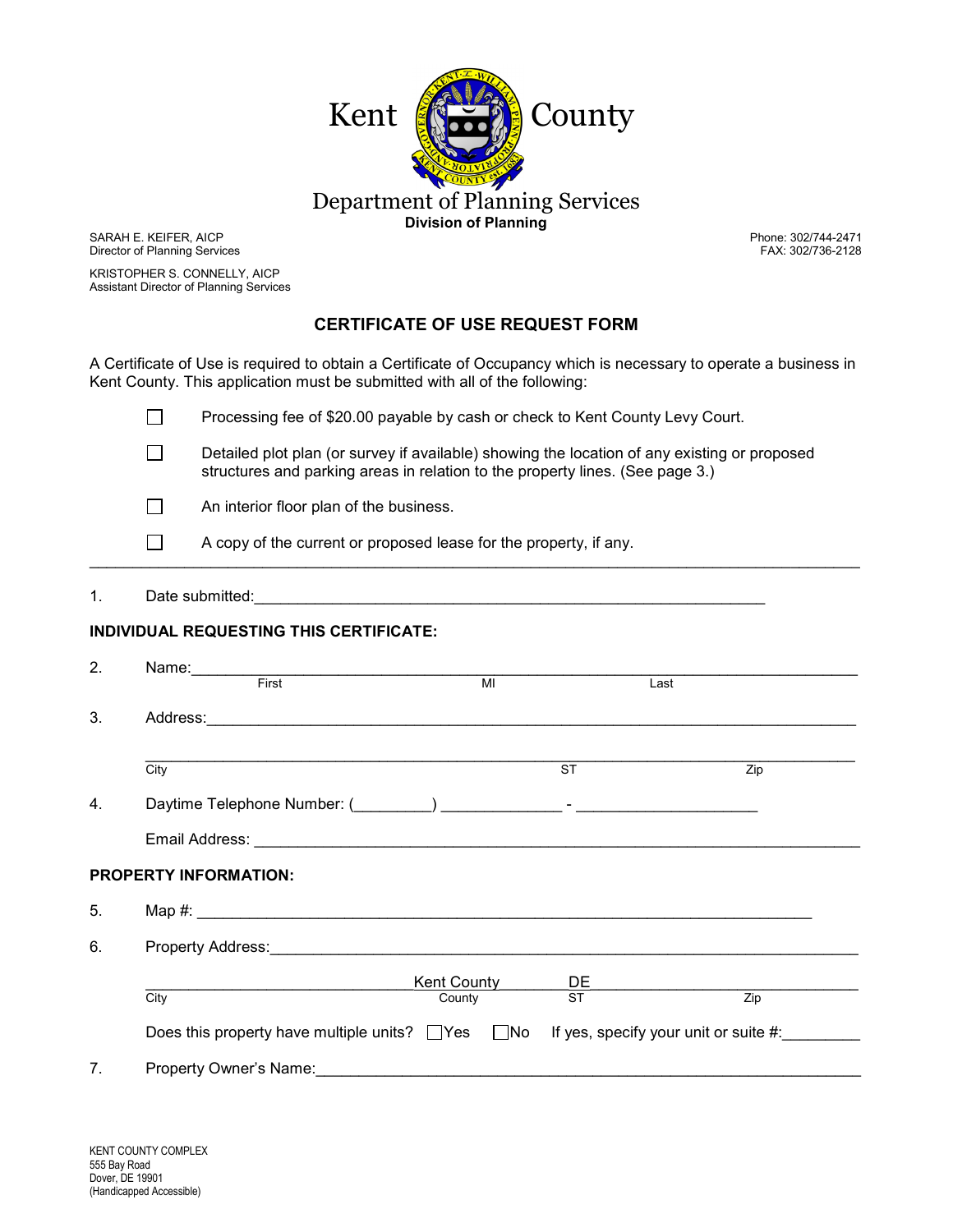| 8.  |                                                                                                                                                                                                                                                                                                                                              |               |             |
|-----|----------------------------------------------------------------------------------------------------------------------------------------------------------------------------------------------------------------------------------------------------------------------------------------------------------------------------------------------|---------------|-------------|
|     | ST<br>City                                                                                                                                                                                                                                                                                                                                   |               | Zip         |
| 9.  |                                                                                                                                                                                                                                                                                                                                              |               |             |
| 10. |                                                                                                                                                                                                                                                                                                                                              |               |             |
|     |                                                                                                                                                                                                                                                                                                                                              |               |             |
| 11. | Total Building Square Footage: Maria Contract Contract of Contract Contract Contract Contract Contract Contract Contract Contract Contract Contract Contract Contract Contract Contract Contract Contract Contract Contract Co                                                                                                               |               |             |
|     | <b>DISCLOSURES:</b>                                                                                                                                                                                                                                                                                                                          |               |             |
| 12. | Are any renovations planned for the existing structure?                                                                                                                                                                                                                                                                                      | $\exists$ Yes | No          |
| 13. | Are any building additions planned for the existing structure?<br>If yes, show the location and dimensions of the addition on your plot plan, and state the square footage                                                                                                                                                                   | $\sqcap$ Yes  | $\sqcap$ No |
| 14. | Are any new structures planned?<br>If yes, show the location and dimensions of the new structure on your plot plan, and state the square<br>footage of the proposed new structure:<br><u>Footage of the proposed new structure:</u>                                                                                                          | $\sqcap$ Yes  | ∩ No        |
| 15. | Are any changes to existing signage, or new signage planned?                                                                                                                                                                                                                                                                                 | Yes           | No          |
| 16. | Is any increase in the pavement or parking area planned?<br>If yes, show the location and dimensions of the new pavement or parking area on your plot plan.                                                                                                                                                                                  | ∏ Yes         | $\sqcap$ No |
|     | By signing below, I certify that the information provided on this Certificate of Use Request Form is true and<br>accurate to the best of my knowledge. In addition, I acknowledge that any changes to the subject site, as<br>indicated above will only essure ofter all personages approvals have been resolved by the Division of Dlanning |               |             |

indicated above, will only occur after all necessary approvals have been received by the Division of Planning Services and/or the Division of Inspections & Enforcement. I further understand that the issuance of a Certificate of Use is not a Certificate of Occupancy, which may be required by the Division of Inspections & Enforcement prior to the commencement of operations within the subject site.

\_\_\_\_\_\_\_\_\_\_\_\_\_\_\_\_\_\_\_\_\_\_\_\_\_\_\_\_\_\_\_\_\_\_\_\_\_\_\_\_\_\_\_\_\_\_\_\_\_\_\_\_ \_\_\_\_\_\_\_\_\_\_\_\_\_\_\_\_\_\_\_\_\_\_ Signature Date